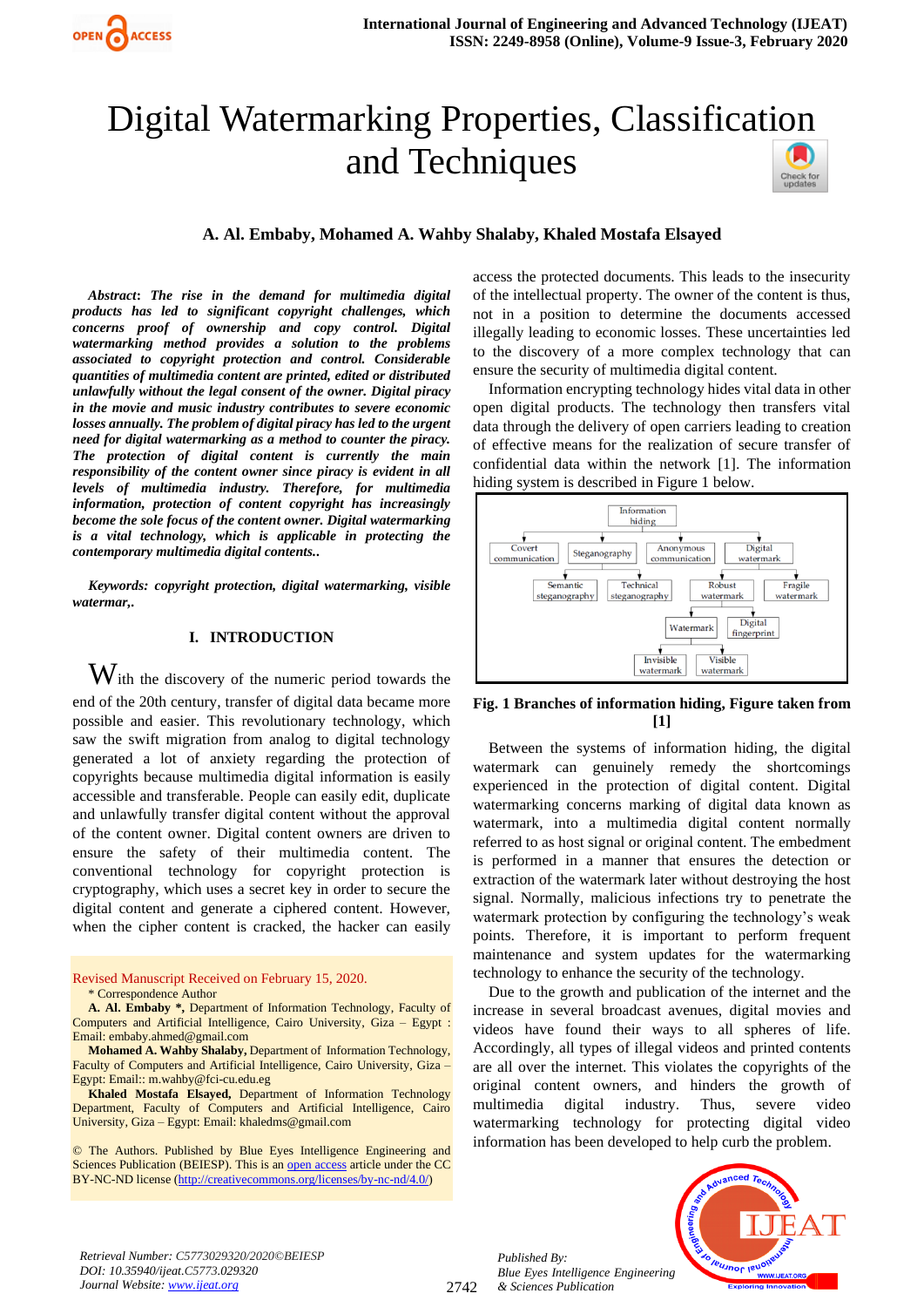There are various types of watermarking but visible watermarking technology provides a more active protection of digital content since it not only avoids pirates from hacking the digital information, but also recognizes the security of multimedia information visually. Digital information protected by visual watermark provides recognizable, but unbreakable copyright system, which discovers the content owner. A visible watermarking technology should contain information of the content that can ensure that the security patterns are difficult to configure making it impossible for unauthorized persons to access the watermarked data.

This study paper gives a general view of the digital watermarking technology. This study paper takes the following organization; section 2 provides an overview of digital watermarking, Properties, classification, and types. In section 3, an overview of different watermarking approaches. Video watermarking is discussed in section 4, and quality assessment of visible watermarking is introduced in section 5. Section 6 is the last section and provides conclusion and recommendations for future studies.

#### **II. WATERMARKING**

The past few years have seen robust use of the internet enabled by the tremendous technological advancements in the multimedia industry. The internet usage has extremely attained heights in multimedia technology. Since the growth of the internet usage, digital multimedia data have remained under great threat of hacking and unauthorized access. Larger amounts of multimedia information are distributed, edited and printed without the consent of the author [2]. The unauthorized access of the digital intellectual property leads to severe economic losses in the movie and music industry annually. This has led to the urgent and increasing need for digital watermarking technology to help in solving the piracy problems. Thus, the protection of the digital intellectual property has become the main aim of the content owners. Digital watermarking technology has emerged as the most efficient method of protecting digital content against unauthorized access. The field of digital multimedia witnesses a lot of research directed towards effective mechanisms of applying digital watermarking technology in the protection of the digital content [3].

Watermark is a kind of text that is inserted in an image or video to provide verification and confirmation of the image or the video's authority. Watermarking is considered as a protection method for the digitalized information in the current world. Recently, the digital market has witnessed extensive usage of the internet to request methods to protect the copyright of digital content. Digital watermarking technology provides reliable solution to the disturbing problems of pirating digital content [4].

Digital watermarking includes the embedding of a data that represent the copyright or authentication, this data referred to as watermark, through a series of objects (host signal or original content) in a manner that watermark may be discovered or withdrawn later when necessary without destroying the host signal [5,6]. Digital watermark technology broken down contains a detector and an embedded. The embedded contains the watermark information. The extractor is designed to establish the presence of a watermark in the digital data [7]. A simplified watermarking system is described in Figure 2.



**Fig. 2 A simple digital watermarking scheme.**

#### **A. Watermarking Properties**

Many defining properties can describe a watermarking system, while the system will control, which properties should be confirmed [8]. Hereafter we will highlight the main properties of watermarking schemes [9].

- ➢**Robustness**: This property enables the technology to notice or recognize the embedded watermark after a given signal analysis undertaking [10, 11]. In the same time, the watermark should also be able to survive against malicious attacks, but digital watermark cannot survive against all types of attacks. So, the attacks techniques should be optimized based on the application. As an example, when authenticating digital images, we are checking the data integrity in order to detect any manipulations [11].The strong video watermark is a critical stratum of the digital video watermark, which applies provisional redundancy and partially segmented redundancy of the contents of a video to install watermark for the copyright protection of the video. General strong video watermark is an essential digital video watermarks branch using video content temporal and spatial redundancy in embedding watermark information to achieve the protection of a video copyright. General robust video watermarking schemes include three components: watermark detection, also known as extraction, generation and embedding. The algorithm emphasis in these three parts will also change accordingly from the point of view of the application of watermark technology.
- ➢**Fidelity**: In this context, the fidelity of a watermarking system refers to the similarity of perception between the watermarked and un-watermarked works at the point of their presentation to the consumer [9]. This characteristic also refers to invisibility and preserves the resemblance between the original image and the watermarked object in view of the human perception [10]. The mark must remain invisible in invisible watermark in spite of the little degradations in the brightness or contrast of the image.
- ➢**Security**: Unauthorized users are not in a position to detect and neither can they retrieve, or change the embedded watermark.

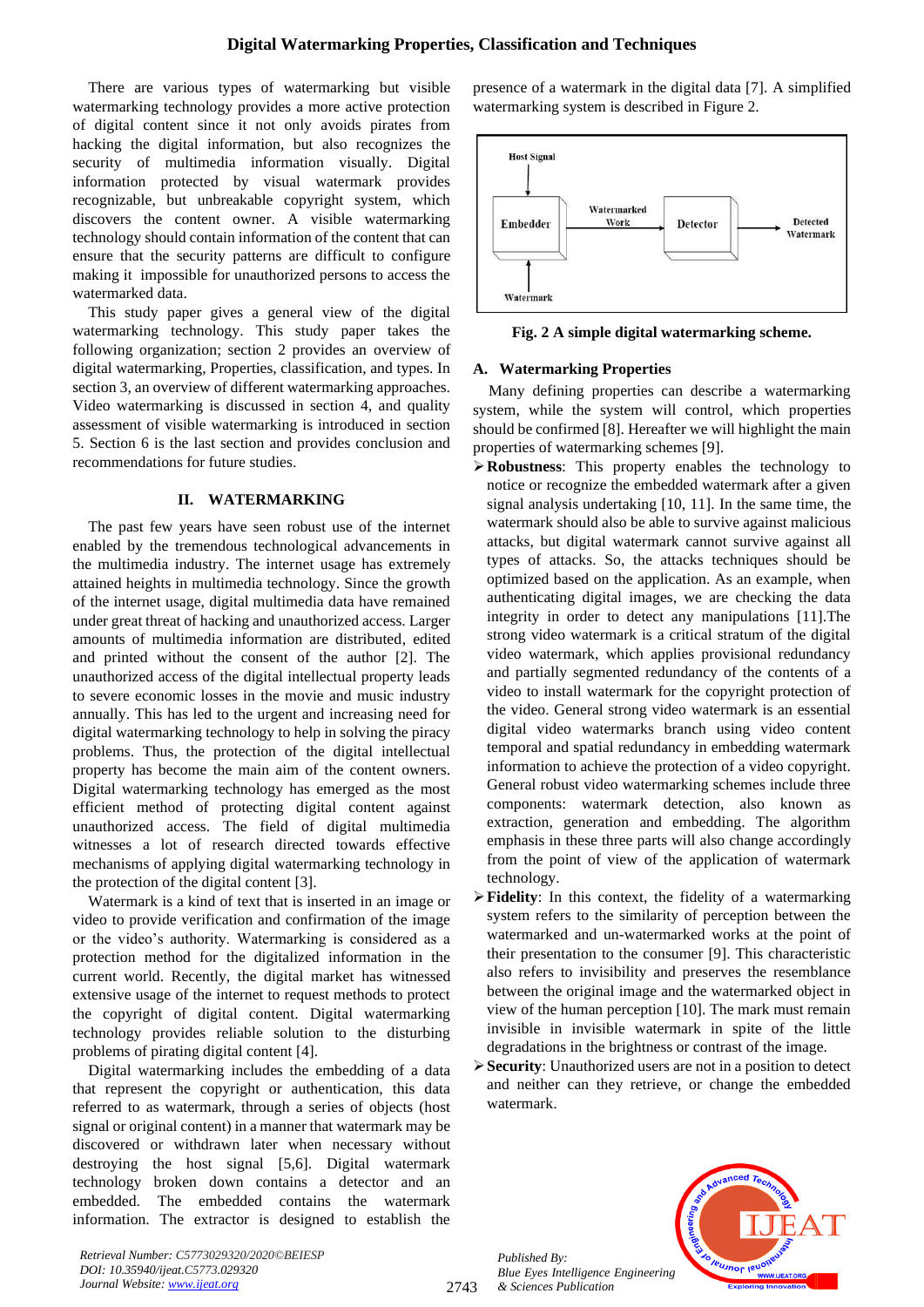

**Fig. 3 Characteristics of digital watermarking**

- ➢**Transparency**: Transparent watermark should not cause any structure or feature loss on the original digital content. Also, no artifacts on the original content is allowed.
- ➢**Capacity**: watermarking capacity is the information quantity that the host data can embed. The volume of data that can be embedded using watermarking system depends on the use. A mark will always be a static set of bits in the case of images. The capacity in videos will always be assessed by the number of bits per frame inserted but the number of bits per second in audio files [10]. The requirement in capacity is always the effort gauged against two other essential requirements that include robustness and imperceptibility (Figure 3). Usually, to achieve greater capacity it will be in the expense of the imperceptibility or robustness level of strength or both.
- ➢**Detection Types**: this property defines which resources are necessary for the extraction of the embedded watermark into the watermarked information

# **B. Classification**

The classification of a watermarking system occurs on the basis of requirements as follow:

- ➢**Robustness based classification**: based on robustness classification takes place in terms of the following:
- a)**Fragile**: the destruction of the watermark can be because of small manipulations of the image watermarked [12]. This type of watermark can be applicable in the authentication and verification of integrity.
- b)**Semi Fragile**: they act like fragile watermarks in the face of intended changes but as robust watermarks against common alterations [13] such as noises. They have been applied in the authentication and taper control of images.
- c)**Robust**: the design of these watermarks is to enable them to resist heterogeneous manipulations according to [12]. Their application is in copy control and e monitoring.

# ➢ **Detection Types based classification**:

- a)**Blind**: Here, the receiver does not have access to the mark data and original image because it is not available. For example, the copy control applications must be in a position to transmit varying watermarks to every user while the receiver must be equipped to identify and interpret the various marks [10].
- b)**Non-Blind**: Here, the receiver requires the original information or some data derived from it to help in the detection process [10]. The information will also help in the process of algorithm extraction.

The watermarking system also classified based on the embedding method. The technique of embedding used for the watermark affects the algorithm of detection as well as the strength during attacks. According to [14], the person responsible for the process of designing a watermark must evaluate the costs and benefits in the simple characteristics of fidelity, payload, and robustness. Based on the embedding process, we can have two different approaches:

- a)**Spatial Domain**: For example, if the host content is an image, and we need to embed an invisible watermark, the spatial domain watermarking system inserts information into in the outer image, altering image characteristics or pixels [12]. These algorithms must weigh between amount of converted bits into pixels and the chances of the watermark being invisible [14]. These watermarking schemes are recommended for tamper detection and document authentication.
- b)**Transform Domain**: The techniques embed watermarking data in transform coefficients of the digital content, subsequently scattering the data via the frequency spectrum [10]. This process makes it difficult to detect and strengthens alterations from alterations arising from the processing of signals. The most commonly used transforms include Discrete cosine transform (**DCT**) [10], discrete wavelet transform (**DWT**) [15] as well as discrete lifting transform (**LWT**) [16].

The classification of watermarking according to perceptivity occurs in two classes namely:

- a) **Visible watermarking**: This refers to the process of embedding information into a multimedia such as a video or image to make it perceptible to a human observer.
- b)**Invisible watermarking**: Invisible digital watermarking (IDW) is a special kind of steganography, at which hiding information in digital content to prove integrity, ownership, or provide additional information. In the case of copyright, robustness against destruction and spoofing will be its priority.

# **III. WATERMARKING TECHNIQUES**

The Digital watermarking techniques are categorized in terms of the algorithm used on the method of embedding. The watermark embedding algorithm is a process to embed binary data into an original product to prove the ownership or copyright information. The embedding algorithm must take into account the balance between the invisibility of the watermark and its robustness. Generally, watermarking techniques is classified based on different embedding domain of the watermark into two classes, spatial and transform domain or the frequency domain. In the **video watermarking algorithm**, the techniques of watermarking can be classified into three forms depending on the embedding position of the watermark: video watermarking algorithm during the encoding process, original video-based watermarking algorithm, and video watermarking algorithm after compression.

# **A. Spatial Domain Watermarking Schemes**

In this category of watermarking techniques, the embedment of the watermark occurs by modifying the raw content directly (i.e., the pixel values of the main image/video) of the original product.

*Published By: Blue Eyes Intelligence Engineering & Sciences Publication* 



*Retrieval Number: C5773029320/2020©BEIESP DOI: 10.35940/ijeat.C5773.029320 Journal Website[: www.ijeat.org](http://www.ijeat.org/)*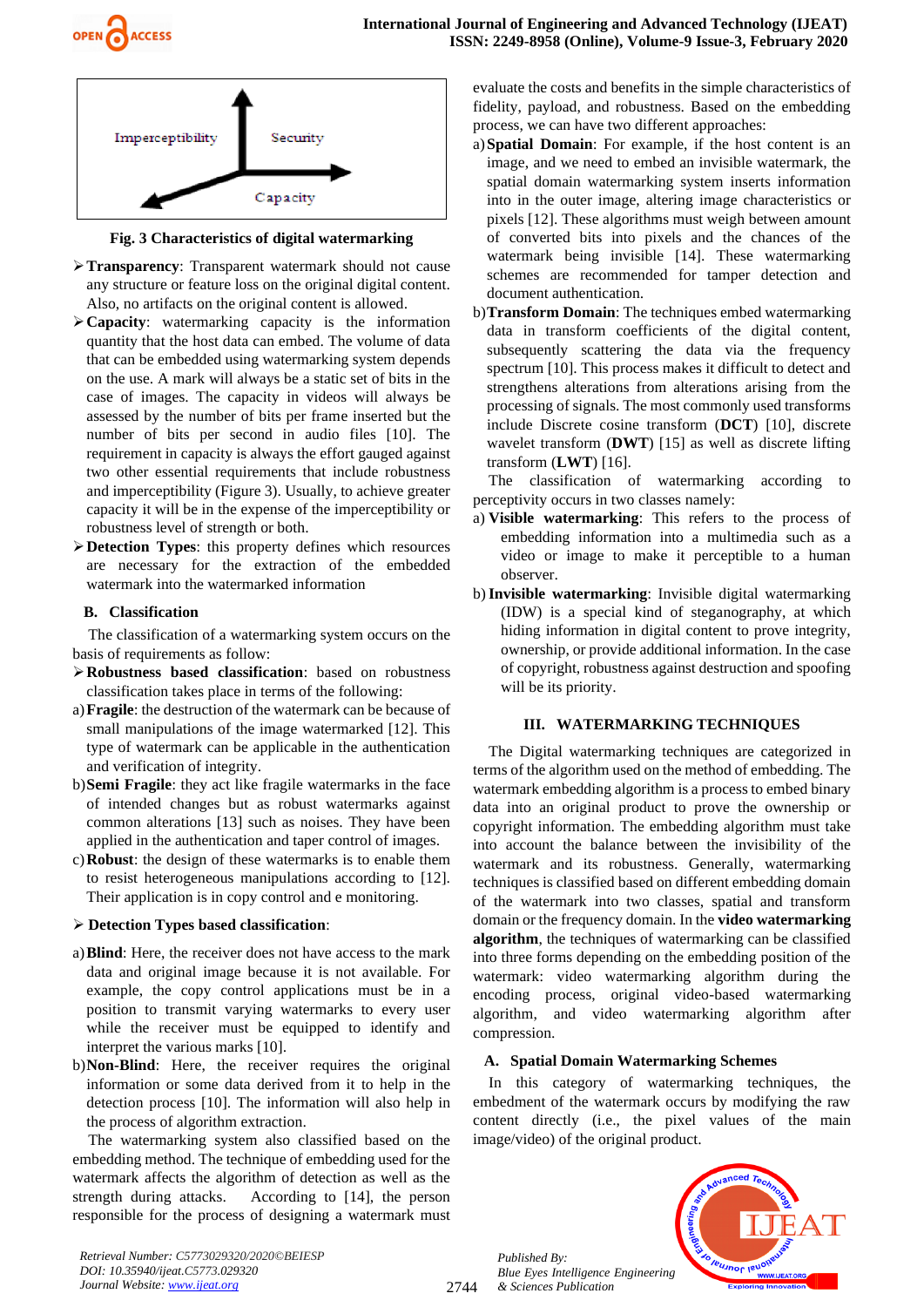In image and video watermarking, the most important advantages of spatial domain-based methods are its simplicity to be implemented with low computational complexities. These techniques, therefore, are used in video watermarking extensively, where performance in real time is the main concern [2]. The watermark that results from the process may or may not be noticeable, depending on the value of the intensity of the pixel. picture cropping, for example, is a common tool by image editors to remove the watermark [17]. Hereafter we will introduce main techniques of the spatial domain-based watermarking techniques:

1) **Correlation-based Techniques**: where the watermark **W(i, j)** is added directly to the original content **I(i, j)** in relation to (1).

$$
\boldsymbol{I}_{w}(i,j) = I(i,j) + \alpha W(i,j) \tag{1}
$$

Where  $\alpha$  is a gain factor,  $\mathbf{I}_w$  is the watermarked content, and **(i, j)** is the index of 2D data array. As the gain factor **α increase**, the watermark quality contents will be expensed.

2) **Least Significant Bit Modification (LSB):** LSB is the most straightforward method since the least essential bits contain the most irrelevant data as well as the alteration does not lead to perceptible changes. In the midst of these approaches, there are types that use only the mild points [18] as well as type that applies cryptography on the message in the watermark before the process of embedding [19], In the latter case, a key is used to create a cipher called "data mark" is and this is embedded in the cover image. This key helps in determining the points, which the embedding process must modify. In the process, the algorithm is an inverse to the embedding. It is essential to analyze the object and isolate its least significant bit. Together with the cryptography keys, the extracted bits help in decoding algorithms to recover the initial watermark. However, it is a widely used technique because of its simplicity but has certain shortcomings such as like poor quality of the produced video, inability to deal with a range of attacks, and a lack of imperceptibility and the least robustness [20].

3) **Singular Value Decomposition (SVD)**: SVD refers to linear algebra numerical analysis used in many applications in the processing of image. It helps in decomposing a matrix with a little truncate error according to  $(2)$ 

$$
I = UDV^T \qquad \qquad {}^{(2)}
$$

Where **I** refers to the original matrix, while **D** is a diagonal matrix of the Eigen values of **I, U,** and **V** are orthogonal matrices with dimensions **MxM** and **NxN** respectively, and **T** indicates matrix transposition. In [20], they decomposed the cover image and added the watermark using a scaling coefficient as in (3).

$$
D + \alpha W = U_W D_W V_W^T
$$
 (3)

The multiplication of  $U$ ,  $V<sup>T</sup>$  and  $D<sub>W</sub>$  results in the marked image **IW**:

$$
I_{w} = U D_{w} V^{T}
$$
 (4)

The possibility of this arose from the basis that the singular values of (SV) of SVD were highly stable. There was a

*Retrieval Number: C5773029320/2020©BEIESP DOI: 10.35940/ijeat.C5773.029320 Journal Website[: www.ijeat.org](http://www.ijeat.org/)*

separation of the cover image into blocks and the SVD application to each block in another approach [22]. The watermark dimension must be proportional to the blocks size with a watermark copy fixed in each block. The method increases the quality of the watermark in terms of resistance against attacks and robustness.

#### **B. Transform Domain Watermarking Schemes**

In such a technique, the watermark is joined into the cover image/video field and therefore, does not influence the quality of the selected video or image directly. The most commonly used transforms include Discrete Wavelet Transform (**DWT**) Discrete Cosine Transform (**DCT**), and Discrete Fourier Transform (**DFT**). The embedment of the watermark occurs evenly in the general domain of the initial information. The transformation methods initially help in converting the host video/image into frequency domain. The information of the watermark is stored in form of transformed field coefficients. In the end, the application of the inverse transform helps in obtaining the watermarked image/video. Many kinds of research focused on using the DWT because of the multi-resolution characteristics [2]. The DWT gives both frequency and spatial domain features and this makes it Human Visual System (HVS) compatible. Moreover, the DWT helps in enhancing invisibility and robustness when combined with other algorithms.

#### **Discrete Cosine Transform (DCT):**

This transform (DCT) has introduced by [23] and has been used and studied extensively since. It is an orthogonal transform, used widely in the processing of images due to its computational efficiency and its energy compaction property. The idea that informs the orthogonal transforms is the need to convert the image to a new domain where it is represented ideally by uncorrelated coefficients, of which very few carry significant energy, and the remaining ones can be quantized to zero to noise ratio but is also more robust against various attacks like frame dropping and frame averaging. Typical steps of DCT watermarking based techniques found in the literature [10, 25] are described hereafter divide the image into a typical 8x8 non-overlapping blocks.

- 1) For each 8x8 block, apply forward DCT.
- 2) Selectively, select some blocks based on predefined selection criteria.
- 3) From selected blocks, identify some coefficient, based on coefficient determination method.
- 4) Implant watermark by amending the selected coefficients
- 5) Apply inverse DCT transform on every block.

#### **Discrete Wavelet Transform (DWT):**

Discrete wavelet transforms (DWT) [15] has achieved considerable concentration in several signal processing programs, which also includes image watermarking. The undermining theory behind DWT comes from a series of resolution analysis [26] that decomposes the image into a band-limited components set that can be re-used to reconstruct the original image exactly.

*Published By: Blue Eyes Intelligence Engineering & Sciences Publication* 



2745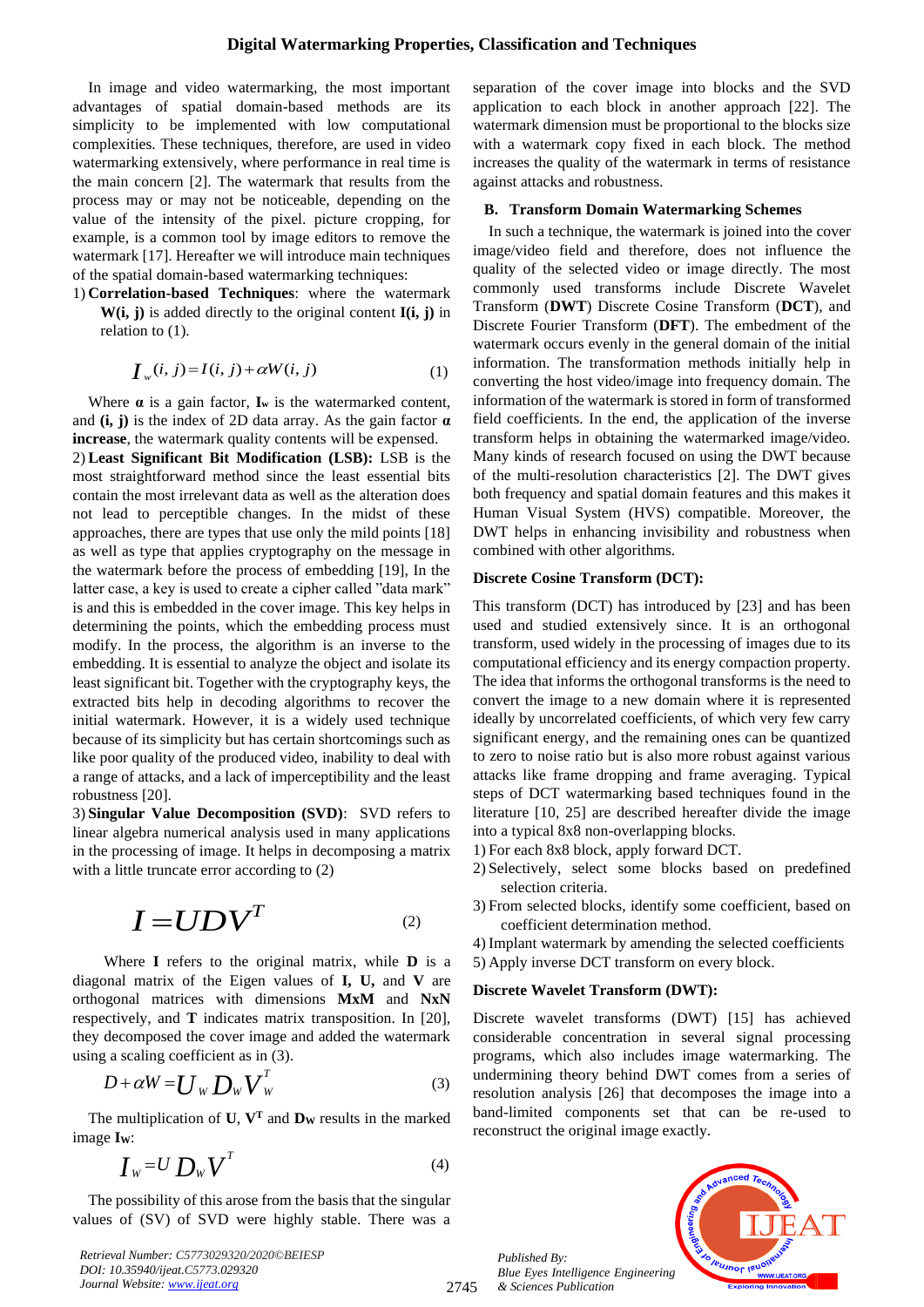

One of its main advantages is the likeliness of the structure of data, which obeys the resolution and prevailing decomposition at all levels. At level-1 of DWT, the decomposition of an image is into four sub-bands denoted **LL**(lower resolution approximation image), **LH**(vertical), HL(horizontal), and **HH**(diagonal), where **LH**, **HL**, and **HH** represent the finest scale wavelet coefficients, and LL is the coarse-level coefficients. This process of decomposition is repetitive to enable the calculation of multiple scales. There is a continuous decomposition process until the required scale levels values are determined. Due to the sensitivity of the human eye to the low frequency part (LL sub-band), embedding of the watermark may be in other three sub-bands in retaining desirable quality of the image [27, 29]. Figure 4 shows two levels of the wavelet transform.

As introduced in [29], DWT-based watermarking techniques utilized the spatial information and the frequency the transformed data information to gain robustness. Embedding watermarks in three sub-bands (LH, HL, HH) allows the watermarking techniques to increase its robustness without the noticeable impact of the original image quality. the most natural implementation of the DWT-based watermarking is to use the CDMA sequence in the detail bands as in  $(5)$ 

| $\rm LL_2$      | $HL_2$          | $HL_1$          |
|-----------------|-----------------|-----------------|
| LH <sub>2</sub> | HH <sub>2</sub> |                 |
| $LH_1$          |                 | HH <sub>1</sub> |

# **Fig. 4 Two levels DWT**

$$
\boldsymbol{I}_{W_{u,v}} = \begin{cases} W_i + \alpha |W_i|_{X_i} , & U, V \in HL, LH \\ W_i & U, V \in HH, LL \end{cases} \tag{5}
$$

Where  $W_i$  is the wavelet coefficient of the image,  $X_i$  is a watermark bit, and **α** is the scaling factor.

# **C. Hybrid Domain Watermarking Schemes**

In such hybrid domain watermarking techniques, different literature tries to merge between earlier domains for appreciation of the overall effectiveness of the watermarking technique.

#### **SVD-DCT based watermarking:**

Sverdlov et al. [30] introduced a new combined approach based on DCT and SVD that is proved buoyant to the diversity of attacks. The algorithm steps are summarized as follow:

1)DCT application to the complete cover image.

*Retrieval Number: C5773029320/2020©BEIESP DOI: 10.35940/ijeat.C5773.029320 Journal Website[: www.ijeat.org](http://www.ijeat.org/)*

- 2)Zig-zag sequence usage, mapping of the DCT coefficients to the four quadrants.
- 3)Apply SVD to every separation. These four separations represent minimum to maximum frequency bands.
- 4)Use the single DCT-transformed visual watermark values to amend the singular every separation of the cover image values.

# **SVD-DWT based watermarking:**

Ganic and Eskicioglu [31] proposed an SVD-DWT based watermarking technique, which is similar to [39] discussed earlier. SVD-DWT main steps are:

- 1) Apply 1-level DWT on the cover image that will decompose the cover image into 4 sub-bands.
- 2) SVD application on each sub-band of the cover image.
- 3) Use the single DWT-transformed visual watermark values to amend the singular every separation of the cover image values.

Watermarks extractions from every sub-band and the respective Pearson correlation coefficient values with the unique watermark image has been documented, which indicates that obtained watermark from the LL band provides the best visual quality and correlation value. This technique has a concern about its performance since its robustness against histogram equalization, sharpening, and contrasting is not very good.

# **IV. VIDEO WATERMARKING**

Video watermarking has some properties that make it different from the watermarking of the other digital contents. Since the video is consist of a sequence of provisional progressive images, however, in fact, we can't consider it as simple as a combination of images, because the nearby frames have both high correlation and a significant amount of temporal and spatial redundancy. Consequently, video watermarking is not only similar to the image watermarking in some characteristics like robustness, security, imperceptibility and watermark capacity, but also has its characteristics, such as processing is done in real time, constant code rates, random detection, and the ability to be used along with standards of video coding. Generally, in different applications, watermarking techniques need to achieve different requirements. Performance in the video watermarking technique is evaluated by analyzing their robustness, real-time processing, watermark capacity, and imperceptibility. Additionally, for watermarking techniques in the compressed domain, a bit increase rate (BIR) may be assessed as one of the performance metrics.

video watermark embedding algorithm has different types according to the embedding position; the following is the main types of video watermark embedding algorithm [1]:

1) **Original Video-Based Watermarking:** where the original video is perceived as a sequence of static images and watermark data is embedded into the original image, and then the watermarked video is recompressed. The main advantage of the algorithm include

a)is not dependent on the video **compression** techniques.



*Published By: Blue Eyes Intelligence Engineering & Sciences Publication* 

2746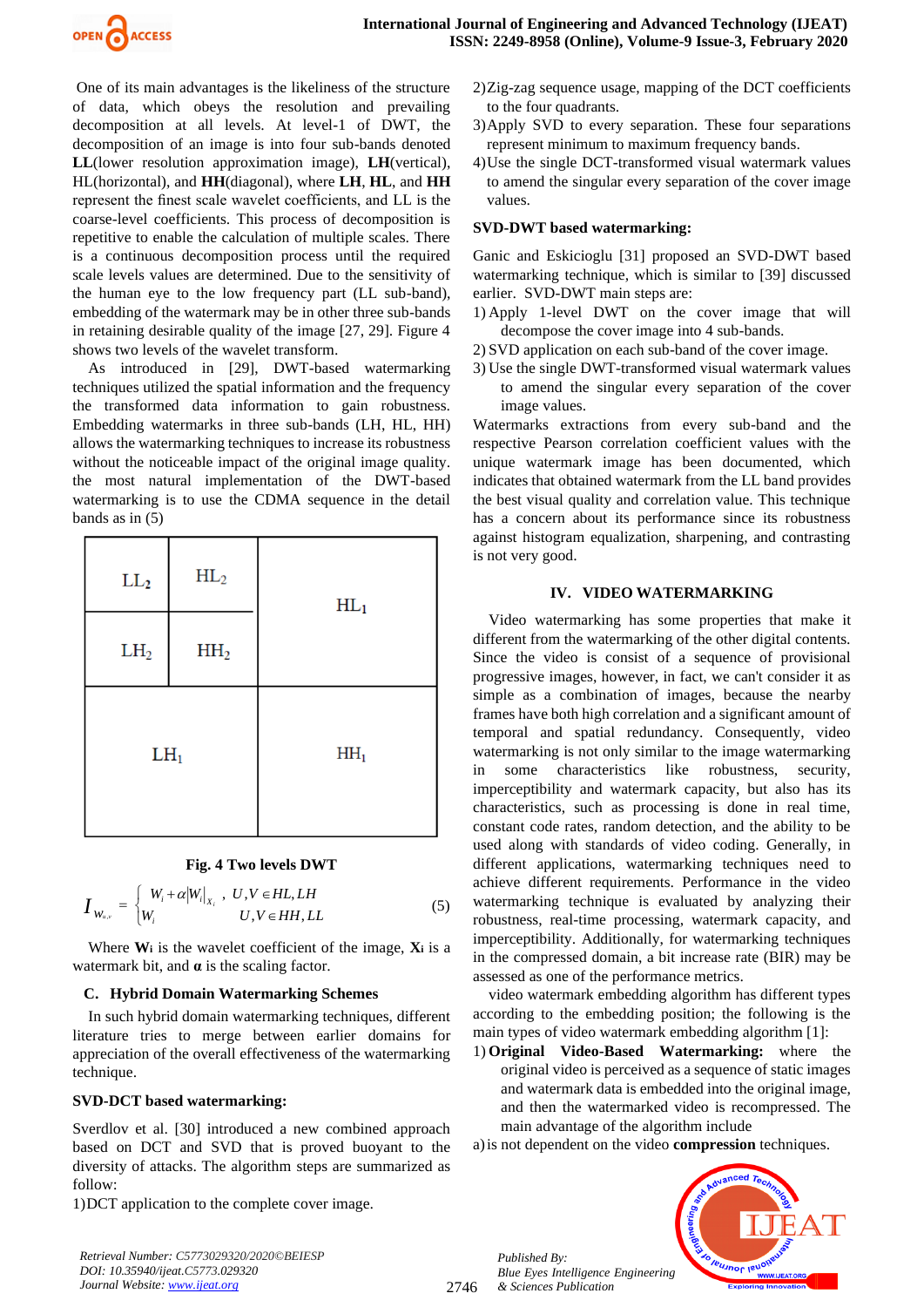b) its implementation is **simple**, and we can re-use many watermarking schemes introduced initially for static images.

This original video-based watermarking has some **drawbacks**:

- a)We have to **decode** the compressed host video before embedding and **encode** it back after finishing the watermark embedding.
- b)To extract the watermark, we have to do complete decoding, which is **very costly**.
- c)If the video goes for compression with a high compression ratio, the embedded watermark can be **removed easily**.
- 2) **Encoding process-based video watermarking algorithm**: watermark embedded by utilizing redundant spaces of the video in the process of compression coding, including motion vectors, quantized DCT coefficients, ... etc. **Advantages** of this algorithm are:
- a)using quantized coefficients to embed watermark is **efficient** and **straightforward**, with minor impact on the code rate of video streams.
- b)the embedding process can be combined with the standard video coding. Thus, the watermark can be embedded and **extracted in real-time**.

Video watermarking algorithms in the encoding process has some drawbacks:

- a)limited embedding capacity since the video coding parameters impacts it.
- b)we have to modify the encoder and decoder, which may limit the introduction of some watermarking techniques.
- 3) **Post Compression Video Watermarking**: Embedding algorithm try to find redundant space in the compressed bitstream and embed the watermark information into it. The **advantage** of this algorithm:

a) efficient and independent of the corresponding codec. b) high fidelity and computational redundancy are small.

Post compression video watermarking **drawbacks**:

- a) limited capacity due to limited availability of the redundant space for watermark embedding.
- b) poor robustness.

# **A. Visible Watermarking Embedding**

The Visible Watermarking Embedding process enables the perceptive insertion of a watermark W into an original video/image V so that the watermark is visible by the human vision system (HVS). The objective of visible watermarks is to be noticeable without a vital effect on the quality of the original video/image. However, most of the visible watermarks are irreversible, and thus authenticated users cannot reconstruct the original content of video/image with the same quality after watermark extraction. This introduces a limitation in different applications like medical, military, and law. from this point, a need to have a reversible visible watermark is raised.

Recently, in [32], a new visible watermarking technique using Seam Carving [33] to be robust against inpainting. Seam Carving is an efficient algorithm for resizing images adaptively. Where they are doing resizing of the image by duplication or repeating a seam, that is represent the optimal path of the pixels having minimum energy from left to right in case of vertical adjustment or top to bottom in case of horizontal adjustment. In the literature, There is multiple **reversible visible** watermarking approach that can be used for such application as in [34, 35, 36, 37] but, these approaches are sensitive to quantization errors introduced by standard image/video compression standards. Thus, these approaches are not appropriate for most Internet applications where video content needs to be compressed in prior real-time transmission.

# **B. Video Encoder**

Many of the visible watermarking techniques depend on the structure of the used video encoder. The Video Encoder process utilizes the H.264/AVC standard encoder to compress the provided video.

The process of encoder utilizes motion estimation and spatial pre-determination to ensure maximization of residual faults to be encoded. The encoder calculates the residual data to be encoded by computing the difference between the original frame and the predicted one. Using DCT, The consequential residual data is de-correlated and labeled ensure the minimum possible protection of valuable data and still realize adequate standards of image quality. The quantized converts coefficients are then inverse quantized and inverse transformed to recover the residual error **E,** which also involves the quantization error generated by the lousy property of the average video codec. Reuben A. Farrugia [38] suggested a contemporary reversible visible watermark, which uses two Video Encoder processes. In the first encoder process, they receive the watermarked frame **IW**, computes motion prediction, and spatial estimation to compress the video. in the second process, the encoder receives the original video stream **I** and compresses it using the **motion vectors**.

#### **V. QUALITY ASSESSMENT FOR VISIBLE WATERMARKING EMBEDDING SCHEMES**

The HVS that is used to measure quality generates subjective value scores according to the regulated environment, such as display resolution and viewing distance. In the past decade, several mechanisms have been proposed to defined perceptual metrics. The metrics defined a distortion threshold above which the HVS will notice the impact of the watermark. Structural similarity metrics (SSIM), is one of the widely used metrics. While Mean Square Error (MSE) and classical perceptual metrics change with changes in contrast, intensity, spatial, and scale adjustments. On the contrary, the SSIM considering the idea that HVS is designed for processing structural data (relative spatial covariance) from images. Thus, experts recommend the study of objective mechanism which is helps to evaluate the quality of an image important to study the objective mechanism for the evaluation of image quality for variable visible watermark technologies, which depend on models of visual ideas. The table below provides a list of different quality metrics applicable in evaluating the visible watermarking schemes [39]:



*Retrieval Number: C5773029320/2020©BEIESP DOI: 10.35940/ijeat.C5773.029320 Journal Website[: www.ijeat.org](http://www.ijeat.org/)*

*Published By:*

*& Sciences Publication*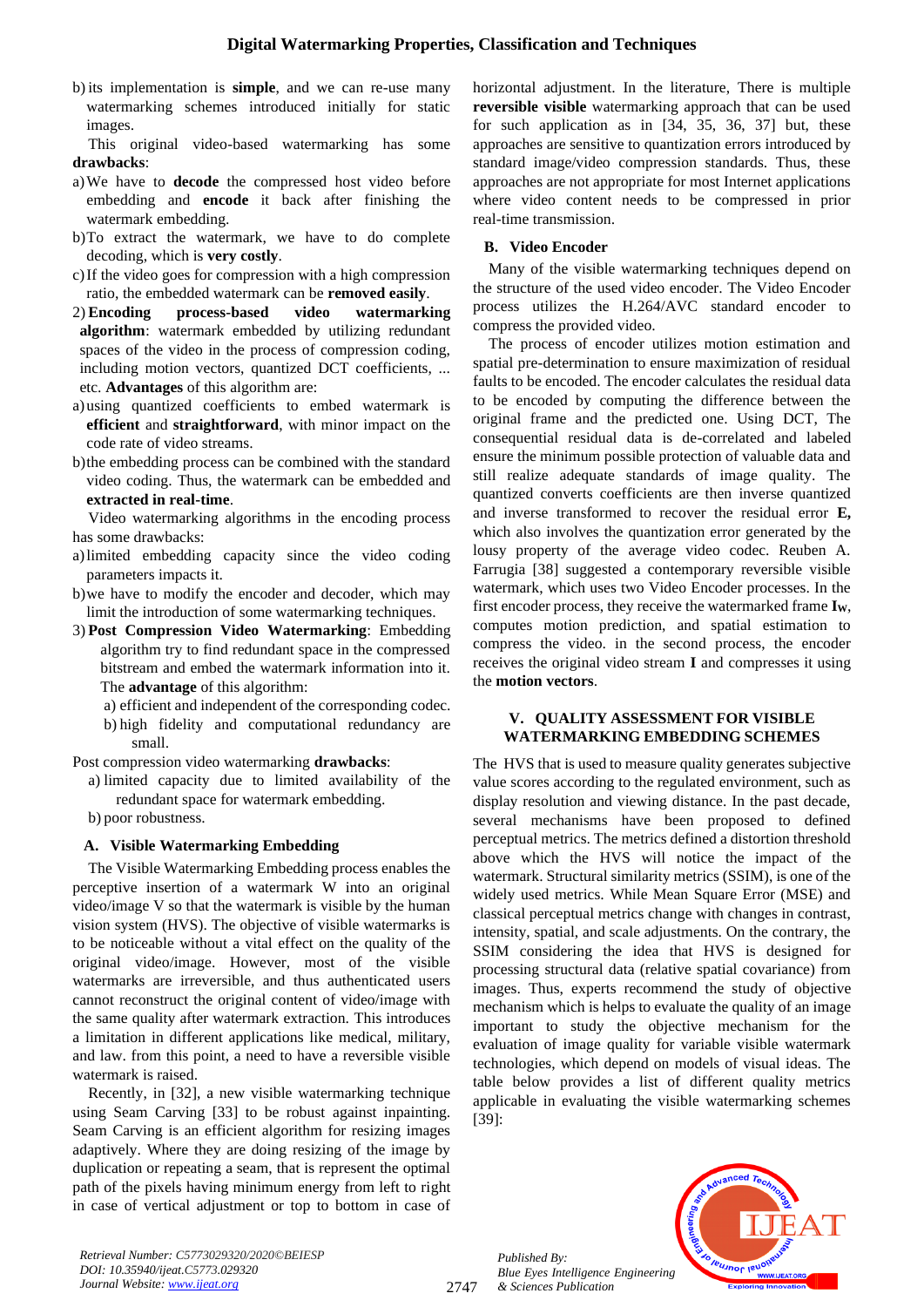

| Metric                                                                      | Description                                                                                                                                                |  |  |
|-----------------------------------------------------------------------------|------------------------------------------------------------------------------------------------------------------------------------------------------------|--|--|
| Mean Squared Error(MSE)                                                     | Determines the standard 'error' square,<br>where error refers to the quantity<br>provided by the estimator from the<br>amount that needs to be determined. |  |  |
| <b>Information Fidelity Criterion</b><br>The quantity of the data distorted |                                                                                                                                                            |  |  |
| (IFC)                                                                       | image offers about the original.                                                                                                                           |  |  |
| Noise Quality Measure                                                       | According to the Peli's contrast                                                                                                                           |  |  |
| (NQM)                                                                       |                                                                                                                                                            |  |  |
| Peak Signal-to-Noise Ratio<br>(PSNR)                                        | Ratio of the highest possible power of<br>image and<br>the<br>power<br>οf<br>an<br>reconstructed noise                                                     |  |  |
| Signal-to-Noise Ratio (SNR)                                                 | Ratio between average signal powers<br>to average noise power                                                                                              |  |  |
| <b>Structural Similarity Metric</b>                                         | Measure the likelihood between two                                                                                                                         |  |  |
| (SSM)                                                                       | images                                                                                                                                                     |  |  |
| Mean SSIM (MSSM)                                                            | the average of value of SSIMs                                                                                                                              |  |  |
| Universal Quality Index (UQI)                                               | Approximation of quality index from a<br>local setting                                                                                                     |  |  |
| Visual Information Fidelity<br>(VIF)                                        | Concerns local collective data, which<br>determines the amount of information<br>capable to transmit from the reference<br>image to the human server       |  |  |
| pixel-based VIF (VIFP)                                                      | domain<br>multi-scale<br>pixel<br>implementation of VIF                                                                                                    |  |  |
|                                                                             |                                                                                                                                                            |  |  |

# **VI. RESULT AND DISCUSSION**

Spatial domain based-watermarking techniques are widely used due to its simplicity. However, it still suffering from robustness issues against illegal attacks. Table 1 is comparing the main watermarking methods based on the spatial domain.

In transform-based watermarking techniques, the host image or video is transformed to the frequency domain, then the watermark pattern is embedded using the embedding technique. The main advantage of this technique is it robustness, however it has limited capacity. Table2 give a comparison between the main transform-based techniques.

In transform-based watermarking techniques, the host image or video is transformed into the frequency domain; then, the watermark pattern is embedded using the embedding technique. The main advantage of this technique is its robustness. However, it has limited capacity. Table 2 gives a comparison between the main transform-based techniques.

The hybrid transform-domain techniques exploit the strengths of different transformers in order to enhance the total performance of the watermarking system.

**Table I Spatial-Based watermarking typical techniques**

| Spatial-based Watermarking                         |                     |                 |                                              |                                 |
|----------------------------------------------------|---------------------|-----------------|----------------------------------------------|---------------------------------|
| Method                                             | Watermar<br>k type  | Image/<br>video | Watermark                                    | Embedding                       |
| I. Bayoudh,<br>S. Jabra and<br>E. Zagrouba<br>[41] | Blind-invi<br>sible | Video           | Encoding<br>Watermark<br>before<br>embedding | dynamic<br>Use<br>multi-sprites |

| Z. Bahrami,<br>and F. A.<br>Tab [42] | Semi-blin<br>invisible | Video | Raw<br>embedded<br>pixel by pixel.            | Based on key<br>frames<br>and<br>block<br>classifications                      |
|--------------------------------------|------------------------|-------|-----------------------------------------------|--------------------------------------------------------------------------------|
| R. Liu and<br>T. Tan [21]            | invisible              | Image | Watermark<br>same<br>dimension<br>as<br>image | <b>SVD</b><br>based-embedd<br>high<br>ing.<br>probability of<br>false-positive |

# **Table II Transform-Based watermarking typical techniques**

| Transform-based Watermarking                             |                     |                     |                                                                  |                                                     |  |
|----------------------------------------------------------|---------------------|---------------------|------------------------------------------------------------------|-----------------------------------------------------|--|
| <b>Technique</b>                                         | Watermar<br>k type  | Imag<br>e/vide<br>0 | Watermark                                                        | <b>Embeddin</b><br>g                                |  |
| Singh<br>and<br>K.M [43]                                 | Invisible-bl<br>ind | Video               | Apply Arnold<br>transform<br>$_{\rm on}$<br>the watermark        | <b>DWT</b><br>based<br>embedding<br>Y-compon<br>ent |  |
| K.R.<br>Espinoza, E.<br>F-Navarro.<br>C. C-Ramos<br>[33] | visible             | Image               | Use<br>Seam<br>carving<br>to<br>generate<br>watermark<br>pattern | <b>DCT</b><br>-based                                |  |
| S. Gaj, A.K.<br>Rathore <sup>[44]</sup>                  | Invisible-bl<br>ind | video               | N <sub>0</sub><br>pre-processing                                 | Hybrid,<br>DCT<br>and<br><b>SIFT</b>                |  |

# **VII. CONCLUSION**

In this paper, the research goal is to offer a simple framework of the digital watermarking technology. The digital watermark can actually include the issue of copyright protection for digital content. Keeping the security of the watermarking is a big challenge. From this overview, it is found that the hybrid watermarking embedding systems are more secure against potential breaches. As a prerequisite of the visible watermark embedding process to preserve the initial image details, the watermark pattern should be in simple shapes and textures. In case the watermark shapes are distorted without a significant impact on the original hosted image, the authorized owner will not be able to proof its own against the illegal attacks. Therefore, we should be possible to draw the self-identified structures from the watermark image.

# **REFERENCES**

- 1. Xiaoyan Yu, Chengyou Wang, and Xiao Zhou, "A Survey on Robust Video Watermarking Algorithms for Copyright Protection", MDPI Journal, Appl. Sci. 2018, 8, 1891; doi:10.3390/app8101891, 2018.
- 2. A. A. Hood and Prof. N. J. Janwe, "Robust Video Watermarking Techniques and Attacks on Watermark – A Review", International Journal of Computer Trends and Technology, vol. 4, Issue No. 1, 2013.
- 3. Ekta Miglani, Sachin Gupta "Digital Watermarking Methodologies A Survey", International Journal of Advanced Research in Computer Science and Software Engineering, Volume 4, Issue 5, May 2014.
- 4. G. Kaur and K. Kaur, "Digital Watermarking and Other Data Hiding Techniques", International Journal of Innovative Technology and Exploring Engineering (IJITEE), ISSN: 2278-3075, Vol. 2, Issue No. 5, April 2013.
- 5. N. H. O. A. K. K. Adesina A.O., "Digital watermarking: A state-of-the-art review," in 2010 IST-Africa, 2010
- 6. C. I. Podilchuk and E. J. Delp, "Digital watermarking: algorithms and applications," Signal Processing Magazine, IEEE, vol. 18, no. 4. pp.  $33 - 46$ , 2001.

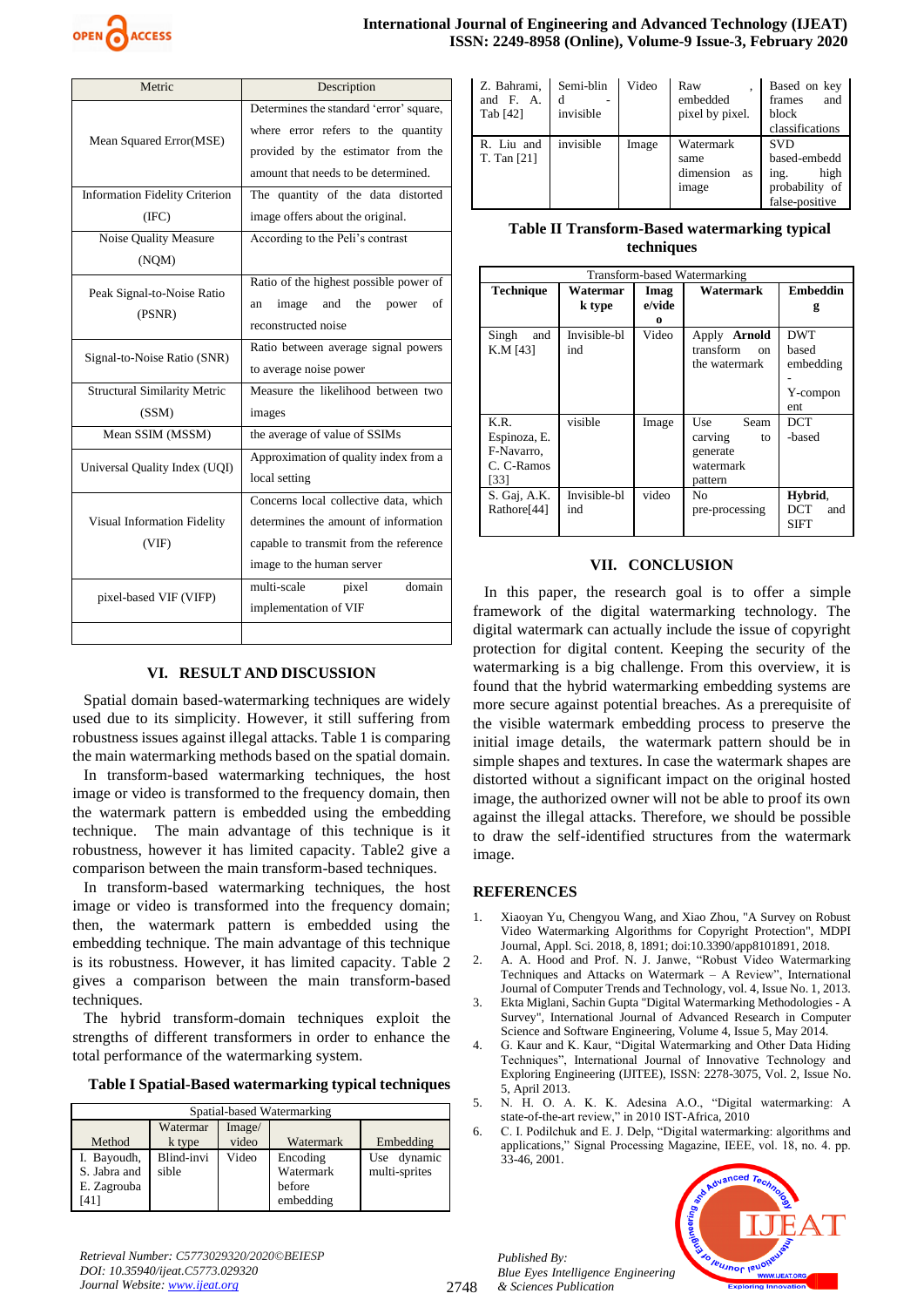- 7. A. J. Cox, M. L. Miller, J. A. Bloom, J. Fridrich, and T. Kalker, Digital Watermarking and Steganography, Second Edi., Burlington: Morgan Kaufmann, pp. 425-467, 2008
- 8. Prabhishek Singh, R S Chadha, "A Survey of Digital Watermarking Techniques, Applications and Attacks", Proceedings of International Journal of Engineering and Innovative Technology (IJEIT), March 2013.
- 9. Ingemar J. Cox, Matthew L. Miller, Jeffrey A. Bloom "Digital Watermarking and Steganography" Second Edition, Morgan Kaufmann Publishers, 2008.
- 10. I. J. Cox, M. L. Miller, J. A. Bloom, J. Fridrich, and T. Kalker, Digital Watermarking and Steganography. Morgan Kaufmann, 2008.
- 11. J. Liu and X. He, "A review study on digital watermarking," First International Conference on Information and Communication Technologies, pp. 337–341, 2005.
- 12. [12] M. Arnold, M. Schmucker, and S. D. Wolthusen, Techniques and Applications of Digital Watermark and Content Protection. Artech House, 2003.
- 13. X. Wu, J. Hu, Z. Gu, and J. Huang, "A secure semi-fragile watermarking for image authentication based on integer wavelet transform with parameters," Australasian Information Security Workshop, vol. 44, 2005.
- 14. M. El-Gayyar and J. von zurGathen, "Watermarking techniques spatial domain," University of Bonn Germany, Tech. Rep., 2006.
- 15. M. Antonini, M. Barlaud, P. Mathieu, and I. Daubechies, "Image coding using wavelet transform," IEEE Transaction on Image Processing, vol. 1, pp. 205–220, 1992.
- 16. A. Daubechies and W. Sweldens, "Factoring wavelet transforms into lifting steps," SIAM Journal on Mathematical Analysis, 1997.
- 17. C. Podilchuk and E. Delp, "Digital Watermarking Algorithms and Applications", In IEEE Signal Processing Magazine, vol. 18, Issue No. 4, pp. 34-46, July 2001.
- 18. N. Pantuwong and N. Chotikakamthorn, "Line watermark embedding method for affine transformed images," ISSPA 2007, pp. 1–4, 2007.
- 19. S. Riaz, M. Y. Javed, and M. A. Anjum, "Invisible watermarking schemes in spatial and frequency domains," International Conference on Emerging Technologies, 2008.
- 20. S. Patel, A. K. Katharotiya and M. Goyani, "A Survey on Digital Video Watermarking", International Journal Comp. Tech. Appl., Vol. 2 (6), pp. 3015-3018, Nov. - Dec. 2011.
- 21. R. Liu and T. Tan, "An svd-based watermarking scheme for protecting rightful ownership," IEEE TRANSACTIONS ON MULTIMEDIA, vol. 4, pp. 121–128, 2002.
- 22. R. A. Ghazy, N. A. El-Fishawy, M. M. Hadhoud, M. I. Dessouky, and F. E. A. E.-S. Samie, "An efficient block-by-block svd-based image watermarking scheme," National Radio Science Conference, pp. 1–9, 2007.
- 23. Ahmed Nasir, Natarajan T., Rao K. R. " Discrete Cosine Transform ", IEEE Transactions on Computers, C-23 (1): 90–93, doi:10.1109/T-C.1974.223784 , 1974.
- 24. Ekta Miglani, Sachin Gupta "Digital Watermarking Methodologies A Survey", International Journal of Advanced Research in Computer Science and Software Engineering, Volume 4, Issue 5, May 2014.
- 25. N. A. Shelke and Dr. P.N. Chatur, "A Survey on Various Digital Video Watermarking Schemes", International Journal of Computer Science & Engineering Technology (IJCSET), Volume 4, Issue 12, Dec. 2013.
- 26. V. M. Potdar, S. Han, and E. Chang, "A survey of digital image watermarking techniques," 3rd IEEE International Conference on Industrial Informatics, pp. 709–716, 2005.
- 27. S. Mallat, "The theory for multiresolution signal decomposition: The wavelet representation", IEEE Trans. Pattern Anal. vol. 11,no. 7, pp. 654–693, Jul. 1989.
- 28. G. Langelaar, I. Setyawan, R.L. Lagendijk, "Watermarking Digital Image and Video Data", in IEEE Signal Processing Magazine, Vol 17, pp 20-43, 2000.
- 29. Chih-Chin Lai, Cheng-Chih Tsai, "Digital Image Watermarking Using Discrete Wavelet Transform and Singular Value Decomposition", IEEE transaction on instrumentation and measurement, vol. 59, no. 11, 2010.
- 30. C. S. Woo, J. Du and B. Pham, " Performance Factors Analysis of a Wavelet- based Watermarking Method ", Proc. 3rd Australasian Information Security Workshop (AISW2005), CRPIT, vol. 44, pp. 89-97, 2005.
- 31. A. Sverdlov, S. Dexter, and A. M. Eskicioglu , " Robust DCT-SVD Domain Image Watermarking for Copyright Protection: Embedding Data in All Frequencies ", Multimedia Computing and Networking 2005 Conference, 2005.
- 32. E. Ganic and A. M. Eskicioglu, " Secure DWT-SVD Domain Image Watermarking: Embedding Data in All Frequencies", ACM Multimedia and Security Workshop 2004.
- 33. Kevin Rangel-Espinoza, Eduardo Fragoso-Navarro, Clara Cruz-Ramos, Mariko Nakano-Miyatake, Manuel Cedillo-Hernandez, and Hector Perez-Meana, "Visible Watermarking Robust against Inpainting Using Seam Carving , ", 7th International Workshop on Biometrics and Forensics (IWBF), IEEE, 2019.
- 34. Zheng. X.S., Zhao. Y.L., Li. N, " Classification model and enhancement of robustness in video digital watermark.", In Proceedings of the Chinese Control and Decision Conference, Yantai, China, 2008.
- 35. Y. Yang, X. Sun, H. Yang, C.-T. Li, and R. Xiao, "A contrast sensitive reversible visible image watermarking technique", Circuits and Systems for Video Technology, IEEE Transactions, 2009.
- 36. Hu and B. Jeon, "Reversible visible watermarking and lossless recovery of original images," Circuits and Systems for Video Technology, IEEE Transactions, vol. 16, no. 11, 2006.
- 37. S.-K. Yip, O. Au, C.-W. Ho, and H.-M. Wong, "Lossless visible watermarking", in Multimedia and Expo, 2006 IEEE International Conference, 2006.
- 38. H.-M. Tsai and L.-W. Chang, "A high secure reversible visible watermarking scheme," in Multimedia and Expo, 2007 IEEE International Conference, pp. 2106 –2109, 2007.<br>Reuben A. Farrugia, "Reversible Visible
- 39. Reuben A. Farrugia, "Reversible Visible Watermarking for H.264/AVC Encoded Video", Department of Communications and Computer Engineering, University of Malta, Msida, 2011.
- 40. Min-Jen Tsai and Jung Liu , "The Quality Evaluation of Image Recovery Attack for Visible Watermarking Algorithms", Institute of Information Management, National Chiao Tung University, R. O. C, 2010.
- 41. I. Bayoudh, S. Jabra and E. Zagrouba," Online multi-sprites based video watermarking robust to collusion and transcoding attacks for emerging applications", Multimed Tools Appl, DOI 10.1007/s11042-017-5033-y, 2018
- 42. Z. Bahrami, and F. A. Tab, "A new robust video watermarking algorithm based on SURF features and block classification", Multimed Tools Appl, DOI 10.1007/s11042-016-4226-0, 2018
- 43. Singh and K.M. "A robust rotation resilient video watermarking scheme based on the SIFT,", Multimedia Tools Appl. 2018.
- S. Gaj ;, A.K. Rathore; A. Sur; Bora, and P.K " A robust watermarking scheme against frame blending and projection attacks". Multimedia Tools Appl. 2017.

#### **AUTHORS PROFILE**



**A. Al. Embaby** was born in Beheira, Egypt in 1981. He received the B.S. and M.S. degrees in information technology from Cairo University, Giza, in 2012. From 2014 he is a PhD student in Faculty of Computers and Artificial Intelligence, Cairo University, Giza.

From 2003 to 2005, he was a satellite Mission Analysis engineer with Yuzhnoy State Design Office, Dnepropetrovsk, 49008, Ukraine. From 2003 to 2008, he was a Satellite System Engineer with the National Authority for Remote Sensing & Space Sciences (NARSS), Cairo, Egypt. From 2008 to 2015, he was a Software development Team Leader at MAIDIS International, Abu Dhabi, UAE. Since 2016 he is a Technical manager at Second Step Software Development LLC, Abu Dhabi, UAE. His research interest includes developing multimedia and image processing techniques using machine learning and AI, development of mission and space system software, developing healthcare information system and Learning Management System.



**Mohamed. A. Wahby Shalaby** received the BSc. and MSc. degrees in computer engineering from Cairo University, Egypt, in 1997 and 2002, respectively, and the PhD degree in electrical and computer engineering from Concordia University, Canada in 2012. Starting from 2103 till 2017, he was a full-time assistant professor in the fields of

robotics, image and video processing at the information technology department, faculty of computers and artificial intelligence, Cairo University, Giza, Egypt. Then he joined the mechatronics program at faculty of engineering and applied sciences, Nile University, Giza, Egypt.



*Retrieval Number: C5773029320/2020©BEIESP DOI: 10.35940/ijeat.C5773.029320 Journal Website[: www.ijeat.org](http://www.ijeat.org/)*